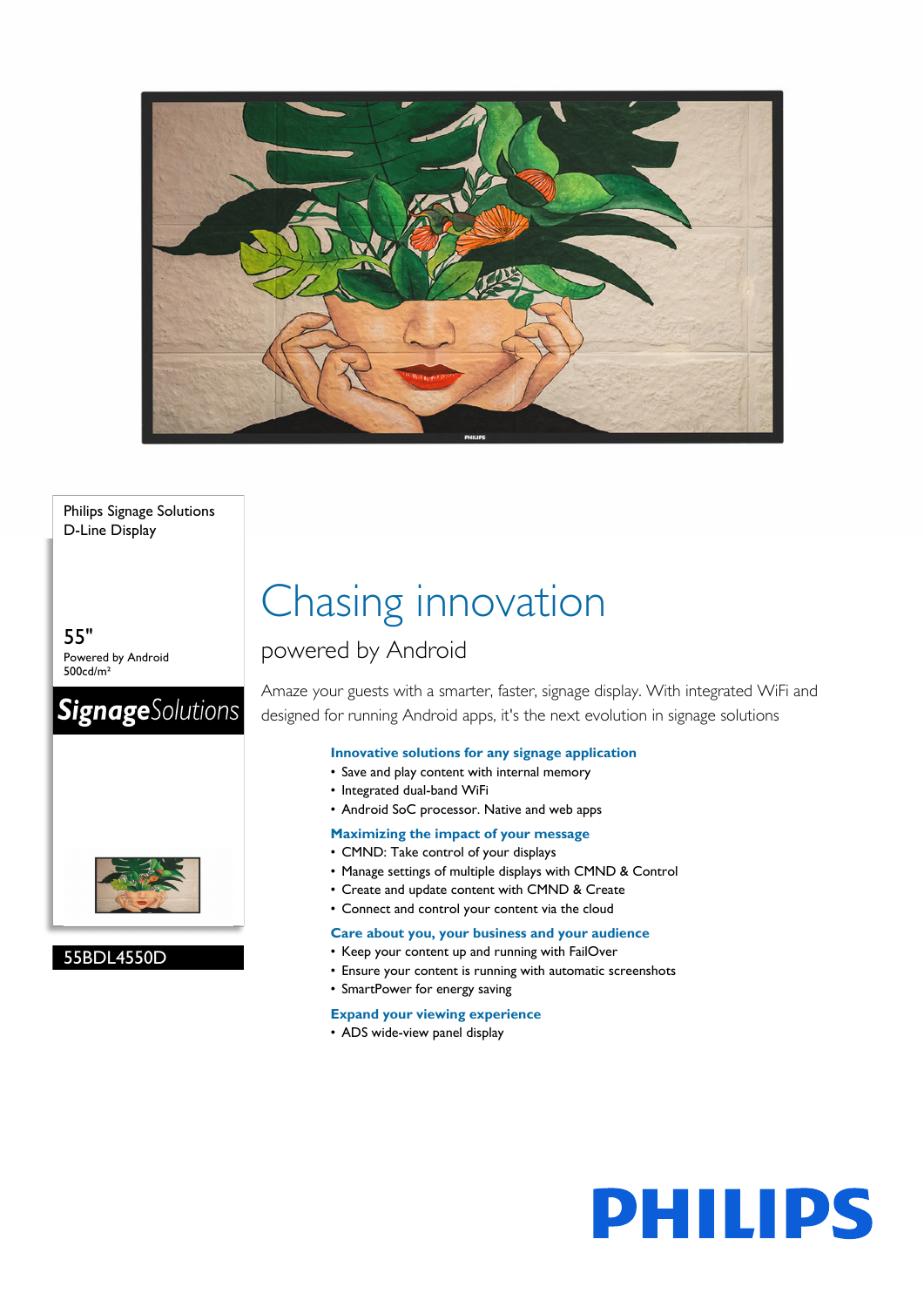## **Highlights**

#### **Powered by Android 8**

Control your display via an Internet connection. Android-powered Philips Professional Displays are optimized for native Android apps, and you can install web apps directly to the display too. A new Android 8 ensures the software is kept secure and remain to the latest specification for longer.

#### **Internal Memory**



Save and play content with internal memory. Upload your media into the display and playback content immediately. Working in conjunction with the internal browser, it also serves as a memory cache when streaming online content. If the network ever fails, the internal memory keeps content running by playing a cached version of the content, ensuring that your media stays up even if the network goes down.

#### **Proof of Play**

Content is king, and with the automatic screenshot feauture, you can make sure that your content is up and running at all times. Screenshots are taken throughout the day, which are then stored in the FTP server. From there, the screenshots can be viewed no matter when, or where you are.

#### **FailOver**



Keeping your content up and running is critical for demanding commercial applications. While

it is unlikely you will face a content disaster, FailOver provides content protection with a revolutionary technology that plays back-up content on screen in the event of a media player failure. FailOver automatically kicks in when the primary input fails. Simply select a primary input connection and a FailOver connection and your ready for instant protection.

#### **SmartPower**



The backlight intensity can be controlled and pre-set by the system to reduce the power consumption by up to 50%, which saves substantially on energy costs.

#### **CMND**



A robust display management platform, CMND puts the power back into your hands. Update and manage content with CMND & Create or control your settings with CMND & Control. It's all possible with CMND.

#### **CMND & Create**



Design and create compelling content with CMND & Create, a powerful authoring tool. With a drag and drop interface, preloaded templates, and integrated widgets, you'll be able to amaze your customers with compelling content. Available in portrait and landscape mode.

#### **CMND & Control**



With CMND & Control, easily manage multiple displays in a central location. With real time display monitoring, setting and software updates from a remote location, and the ability to customize and configure multiple displays at once, such as video wall or menu board displays, controlling your suite of displays has never been easier.

#### **SmartBrowser**



Connect and control your content via the cloud with the integrated HTML5 browser. Using the Chromium based browser, design your content online and connect a single display, or your complete network. Show content in both landscape and portrait mode, with fullHD resolution. Streaming content can also be shown in a PIP (picture-in-picture) window. Simply connect the display to the internet using WiFi or with an RJ45 cable, and enjoy your own created playlists

#### **ADS wide-view panel display**

Be seen from any angle with ADS wide-view technology. Advanced Super Dimension Switch delivers faster on-display picture processing for smoother content transitions, remarkable image accuracy, and superior colour reproduction with 180 degree viewing.